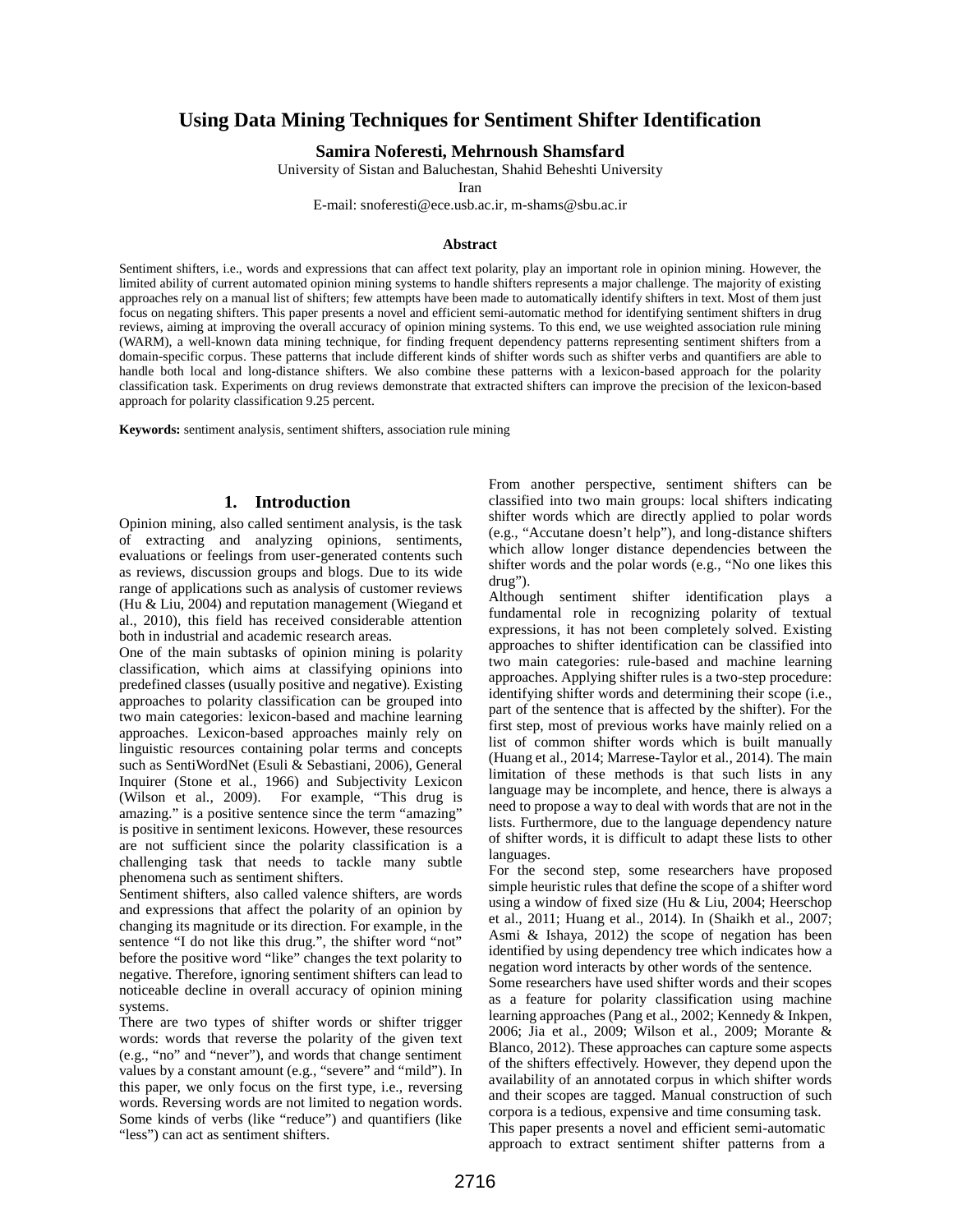domain-specific corpus of polarity-tagged sentences. The proposed approach is based on dependency relations between words of a sentence. It is able to handle both local and long-distance shifter words. It extracts patterns for different kinds of shifter words such as negation structures (e.g., "no" and "not"), shifter verbs (e.g., "decrease", and "eliminate"), and shifter quantifiers, i.e., words which express a decreased/increased value of quantity (e.g., "less"), while most of the existing approaches just focus on negation words. In addition, the proposed approach is language-independent and hence, although we tested it on English, it can be used for other languages as well. We also incorporate the extracted patterns into a lexicon-based method for polarity classification. Experimental results show that the extracted shifters improve the performance of the lexicon-based method.

## **2. The Proposed Approach**

As mentioned before, sentiment shifters can reverse the polarity of the given text, and hence are vital for polarity classification. In particular, in the drug domain, most of medical terms such as "pain" and "depression" are  $2.2.1$ . medical terms such as "pain" and "depression" are negative, but they occur frequently in positive sentences. Consider the following examples,

"Accutane eliminated my cystic acne."

"It reduced my pain."

"No pain"

"Less acne"

We assume that when the polarity of a sentence is different from the polarity of the majority of its words, that sentence may have a valence shifter. In the above examples, the valence shifters "eliminated", "reduced", "no" and "less" invert the polarity of the corresponding polar terms. Therefore, capturing such shifters will improve the performance of polarity classification. Given this insight, the idea behind our approach is to extract frequent dependency patterns from such sentences as shifter patterns.

Our proposed approach for sentiment shifter identification consists of two steps: candidate sentence extraction and frequent shifter pattern mining. In the first step, we extract candidate sentences from a domain-specific corpus. Then, in the second step, we mine frequent dependency patterns in a set of candidate sentences. In the following subsections, we describe each of these steps in detail.

### **2.1 Extracting Candidate Sentences**

To extract candidate sentences for shifter identification we use a corpus of polarity-tagged sentences. Here, P and N denote the sets of positive and negative sentences of the corpus, respectively. We divide each set into two subsets: positive sentences with negative terms (PN), positive sentences with positive terms (PP), negative sentences with negative terms (NN), and negative sentences with positive terms (NP). If a sentence includes both positive and negative terms, we use term-counting method. For example, PN includes positive sentences which have more negative terms than positive ones. This is the case for other sets as well. To determine polar terms we use a sentiment lexicon of 5330 words in medical domain which was built manually. Finally, we select PN and NP sets as candidate sets, i.e., sentences including sentiment shifters.

## **2.2 Mining Frequent Dependency Patterns**

The second step is to extract dependency relations that appear significantly more frequently in the PN (or NP) than other sets. The idea is that these relations represent shifter patterns since they are frequent in sentences with shifters but not frequent in sentences without shifters.

In order to extract shifter patterns, we use weighted association rule mining (WARM). ARM is one of the key data mining techniques that have been used to tackle a variety of applications (Agraval & Srikant, 1994). ARM consists of two subtasks. The first subtask is frequent itemset mining which generates all items whose supports are higher than a predefined threshold called minimum support. The second subtask generates association rules which satisfy the minimum support and minimum confidence thresholds. WARM generalizes the classical model to the case where different items have different weights to reflect their different importance. To extract shifter patterns, we present a two-step procedure. First, we extract important dependency relations of the sentences, and then we adopt WARM to find frequent shifter patterns.

#### **2.2.1. Extracting Important Dependency Relations of the Sentences**

To extract important dependency relations of a sentence, we perform the following steps:

- Extracting dependency relations of the sentence: For each sentence, a set of dependency relations is obtained from the Stanford dependency parser<sup>1</sup>. Each dependency relation represents a relation between two words. We show a dependency relation with a triplet  $r(\text{relation-name}, \text{word}_1, \text{word}_2)$ .
- Removing less important relations: Less important relations i.e., the dependency relations containing very common words (stop words) are stripped out.
- Stemming: For each remaining dependency relation, we use Stanford stemmer to reduce different forms of a word to one canonical form.
- Assigning word classes: For each dependency relation, we replace the polar words involved in the dependency with their classes. The class indicates the part of speech (POS) tag and the polarity of that word. For example, the class "A\_POS" is assigned to positive adjectives like "good". In this way, we generalize the dependency relations and as a result the extracted shifter patterns. Generalized shifter patterns have higher coverage than specific ones, and so have a greater chance of matching a context.
- Assigning weights: In this step, each sentence is described by a set of dependency relations which is<br>represented as a vector represented as a vector as a vector and a vector and a vector and a vector and a vector and a vector and a vector and a vector and a vector and a vector and a vector and a vector and a vector and a vector and a vector and  $v = \{(r_1, w_1), (r_2, w_2), \dots, (r_m, w_m)\}\,$ , where  $r_i$  is a dependency relation and  $w_i$  is its weight. m is the number of dependency relations in the sentence. The weights can be determined in a number of ways. In this paper, we simply use one of the most widely used weighting approaches called TF-IDF  $^2$ . In this approach, the weight of relation  $r_i$  in sentence *i* is defined as follows,

$$
w_{ij} = tf_{ij}.log_2(\frac{n}{df_{ij}})
$$

<sup>1</sup> http://nlp.stanford.edu/software/corenlp.shtml

<sup>&</sup>lt;sup>2</sup> Term frequency-inverse document frequency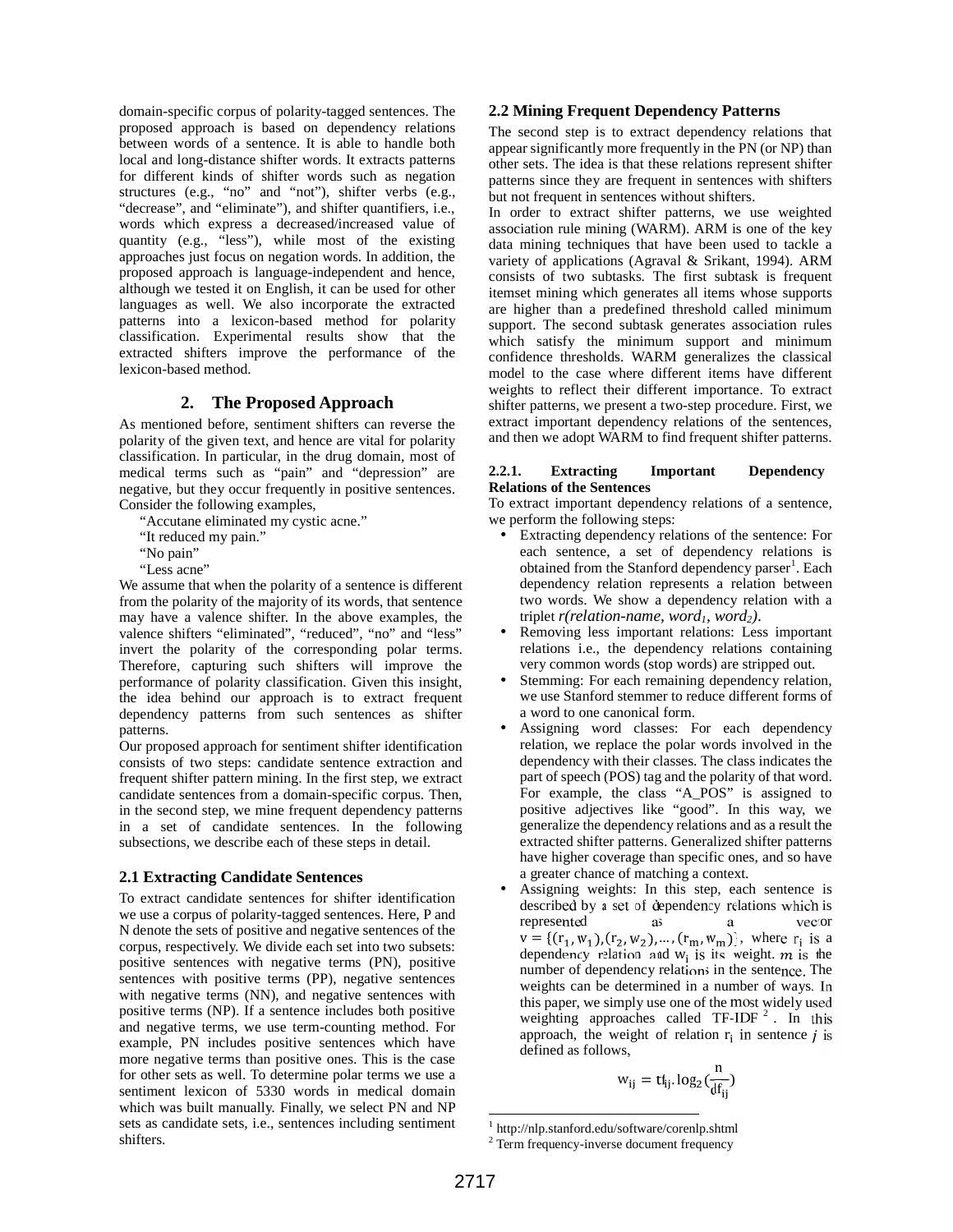Where,  $tf_{ij}$  is the number of occurrences of relation  $r_i$  in the PN (or NP),  $df_{ij}$  is the total number of occurrences of relation  $r_i$  and n is the total number of sentences. In fact, TF-IDF is intended to reflect the importance of a dependency relation as a shifter pattern.

#### **2.2.2. Extracting Shifter Patterns**

In this step, we use an Apriori-like algorithm to explore frequent weighted relations (Zhang & Zhang, 2002). Apriori is a well-known algorithm for ARM (Agraval & Srikant, 1994). Given a set of transactions, where each transaction is a set of items, Apriori algorithm aims to find frequent item sets, i.e., item sets whose occurrences are greater than a user-specified minimum support. In the first step, Apriori finds the frequent individual items, and in each next step, it extends each subset with one item at a time to generate frequent groups of items.

We use a modified implementation of an Apriori-like method to mine frequent shifter patterns. Dependency relations and sentences become "items" and "transactions", respectively, in the frequent item set mining framework. The first scan finds weighted frequent individual dependency relations whose supports (weights) are greater than the minimum support threshold. In the first scan, we impose a restriction; we only mine weighted frequent individual dependency relations that contain at least one polar word. This set is called 1-relation set. Each subsequent scan  $k$  starts with the set of frequent relation sets found in the previous scan. This set is used to generate a set of new potential shifter patterns. Candidates whose weights are greater than the threshold form the set of newly found shifter patterns, called k-relation set. The algorithm terminates when no candidate relation set can be generated or no candidate pattern can be found.

Among extracted frequent patterns (relation sets), we only select those whose confidences are higher than a threshold, called minimum confidence. The confidence of a pattern presents its accuracy, i.e., the ratio of correct shifters detected by this pattern in a set of instances matching it. The confidence is computed as follows:

 $\text{confidence} = \frac{\text{No. of correctly detected instances}}{\text{No. of instances match the pattern}}$ No. of instances match the pattern  $\overline{6}$ 

We employ particle swarm optimization (PSO) (Kennedy, 2010) to adjust the values of minimum support and minimum confidence parameters. In the area of association rule mining, PSO is successfully used for determination of these threshold values (Kuo et al., 2011). PSO tries to find the best values with which we gained the best performance in shifter identification on the development set. In this way, we can have different values for minimum supports in each iteration. Finally, the extracted frequent relation sets represent shifter patterns.

## **2.3 Incorporating Shifter Patterns into Lexicon-based Approaches for Polarity Classification**

To incorporate the extracted shifter patterns into a lexicon-based approach for polarity classification, we first tag the polarity of the given sentence using a sentiment lexicon. Then we parse the sentence with the Stanford parser and make the vector of dependency relations for it. For each word in a dependency relation, we perform lemmatization and assign corresponding word classes to

polar words. Finally, if the vector of dependency relations matches with a shifter pattern the polarity of the sentence will be reversed.

## **3. Experiments**

To extract candidate sentences for shifter identification we used a corpus of polarity-tagged sentences which were collected from the *www.druglib.com* website. This corpus contains 2776 reviews for 85 drugs. Sometimes different parts of a compound sentence have different polarities. Thus, to achieve more accurate shifter patterns, compound sentences were broken down into simple units. Splitting was done by exploiting dependency tree and conjunction structure of the sentence (De Marneffe et al., 2006). Applying the proposed approach for shifter identification, we extracted a set of 826 shifter patterns.

Table 1 depicts some examples of the extracted shifter patterns. The second column of Table 1 shows a shifter pattern. The third column illustrates an example sentence for each shifter pattern. As can be seen from Table 1, the proposed approach is able to handle some kinds of shifter verbs (e.g., "reduce" and "go away" in examples 2 and 6, respectively). Likewise, there are some patterns (e.g., example 7) to detect shifter quantifiers (e.g., "less"). Furthermore, the proposed approach can detect some kinds of long-distance shifters (e.g., examples 3 and 5).

| No. | Shifter patterns                                                                  | Example sentences<br>or phrases                                                   |
|-----|-----------------------------------------------------------------------------------|-----------------------------------------------------------------------------------|
| 1   | $\det(n \text{ neg, any})$ ,<br>dobj(experience, n_neg),<br>neg(experience,not) } | I did not experience<br>side effects<br>any<br>from taking<br>this<br>medication. |
| 2   | {nsubjpass(reduce,n_neg),<br>auxpass(reduce,be) }                                 | My leg pain was<br>reduced.                                                       |
| 3   | ${\binom{m}{x}}$ pos, one),<br>det(one,no)                                        | No one likes this<br>drug.                                                        |
| 4   | $\{prep(lack,n_pos)\}$                                                            | Lack of energy                                                                    |
| 5   | {advmod(n_neg,longer),<br>advmod(longer,no) }                                     | I no longer have<br>panic attacks.                                                |
| 6   | ${\nvert nsubj(go,n_neg),\nvert neg}$<br>prt(go, away)                            | Also joint swelling<br>and pain in my legs<br>have gone away                      |
| 7   | {amod(n_neg,less),<br>dobj(have, n neg)                                           | I have less stress                                                                |

#### Table 1: Examples of shifter patterns

In addition, as can be seen in Table 1, most of the extracted patterns are not domain-specific. Thus, although the shifter identification method was tested on drug review domain, the extracted patterns can be used in any other domain as well. However, in order to have a more general pattern set, we can extract shifter patterns from several domains for those polarity-tagged corpora are available. Therefore, as future work, we would like to address the issues of extracting general patterns (i.e., domain-independent patterns) for shifter identification and provide an efficient method to alleviate these issues.

To assess the effectiveness of incorporating shifter patterns into lexicon-based methods for polarity classification, we first determined the polarity of each sentence in a test set of<br>1500 sentences which were collected from sentences which were collected from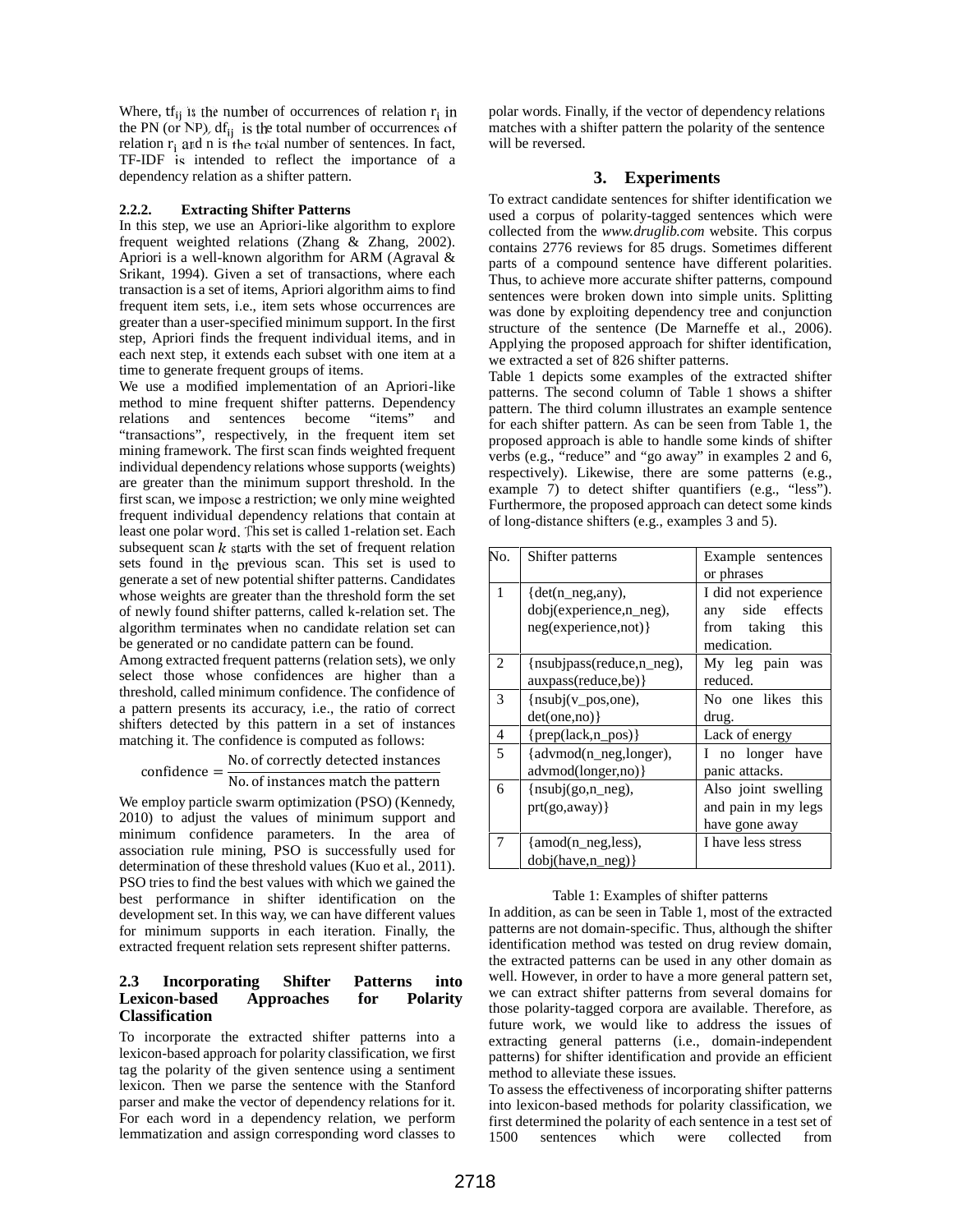*www.druglib.com* and *www.askapatient.com* review sites, using two sentiment lexicons: a domain-specific and a general-purpose (i.e., SentiWordNet) lexicon. Then, if that sentence matched a shifter pattern, its polarity would be inverted. Table 2 illustrates the performance of the proposed approach and compares it with lexicon-based methods without shifter identification. As we might expected, including shifter patterns has the marked effect on the performance of polarity classification.

| Method                        | Precision $(\% )$ |
|-------------------------------|-------------------|
| Using SentiwordNet            | 58                |
| Using domain-specific lexicon | 61.05             |
| The proposed approach         | 67.25             |

Table 2: Comparison of the precision of the proposed approach for polarity classification with lexicon-based approaches

In the next experiment, we compared the performance of the proposed approach with four methods of shifter identification (Figure 1): a baseline method, where each appearance of valence shifters inverts the polarity of text, NegEx algorithm (Chapman et al., 2001), using a window of fixed size (Huang et al., 2014), and a rule-based approach (Pang et al., 2002). NegEx, is a negation detection algorithm in biomedical texts that is based on regular expressions and a dictionary of medical terms. NegEx usually correctly detects negated terms; however, it is not able to detect other kinds of shifters such as shifter quantifiers and shifter verbs.





Figure 1 shows that the proposed approach for shifter identification outperforms NegEx algorithm (a domain-specific method) and general purpose methods.

### **4. Conclusion**

This paper proposed a novel semi-automatic method for sentiment shifter identification. First, we employed data mining techniques to mine sentiment shifter patterns from a domain-specific corpus of polarity-tagged sentences. These patterns include different kinds of sentiment shifters such as negation structures (e.g., "no", "not", "no longer"), shifter verbs (e.g., "reduce", "eliminate") and quantifiers (e.g., "less"), and can detect both local and long-distance shifters. Then we incorporated the extracted shifter patterns into lexicon-based approaches for polarity classification. Experimental results showed that the

proposed approach improves the performance of lexicon-based approaches significantly.

Furthermore, we compared the performance of the proposed approach on a dataset of drug reviews to that of a baseline method and other approaches for shifter identification. Experimental results indicated that the proposed approach outperforms other methods. Although the shifter identification method was tested on drug review domain, its results can be used in any other domain as well. We concluded that our approach is appropriate for sentiment shifter identification, although extra knowledge is required to increase the performance. Therefore, future work aims at extracting lexico-semantic shifter patterns by replacing medical entities with their semantic classes. We also plan to present a new and efficient method for extracting domain-independent shifter patterns.

## **5. References**

- Agraval, R., Srikant, R. (1994). Fast algorithms for mining association rules in large data bases. *20th Inter-national Conference on Very Large Databases*, Santiagom, vol. 1215, pp. 487--499.
- Asmi, A., Ishaya, T. (2012). Negation Identification and Calculation in Sentiment Analysis. *IMMM 2012, The Second International Conference on Advances in Information Mining and Management*, pp. 1--7.
- Chapman, W.W., Bridewell, W., Hanbury, P., Cooper, G.F., Buchanan, B.G. (2001). A simple algorithm for identifying negated findings and diseases in discharge summaries. *Journal of biomedical informatics*, 34(5), pp. 301--310.
- De Marneffe, M.-C., MacCartney, B., Manning, C.D. (2006). Generating typed dependency parses from phrase structure parses. *Proceedings of LREC*, 6(2006), pp. 449--454.
- Esuli, A., Sebastiani, F. (2006). Sentiwordnet: A publicly available lexical resource for opinion mining. *Proceedings of LREC*, vol. 6, pp. 417--422*.*
- Heerschop, B., Iterson, P.van, Hogenboom, A., Frasincar, F., Kaymak, U. (2011). Analyzing sentiment in a large set of web data while accounting for negation. *Advances in Intelligent Web Mastering–3*, Springer: pp. 195--205.
- Hu, M., Liu, B. (2004). Mining and summarizing customer reviews. *Proceedings of the tenth ACM SIGKDD international conference on Knowledge discovery and data mining*, pp. 168--177.
- Huang, S., Niu, Z., Shi, C. (2014). Automatic construction of domain-specific sentiment lexicon based on constrained label propagation. *Knowledge-Based Systems*, 56, pp. 191--200.
- Kuo, R.J., Chao, C.M., Chiu, Y. (2011). Application of particle swarm optimization to association rule mining. *Applied Soft Computing*, 11(1), pp. 326--336.
- Marrese-Taylor, E., Velásquez, J.D., Bravo-Marquez, F. (2014). A novel deterministic approach for aspect-based opinion mining. *Expert Systems with Applications*, 41(17), pp. 7764--7775.
- Pang, B., Lee, L., Vaithyanathan, S. (2002). Thumbs up?: sentiment classification using machine learning